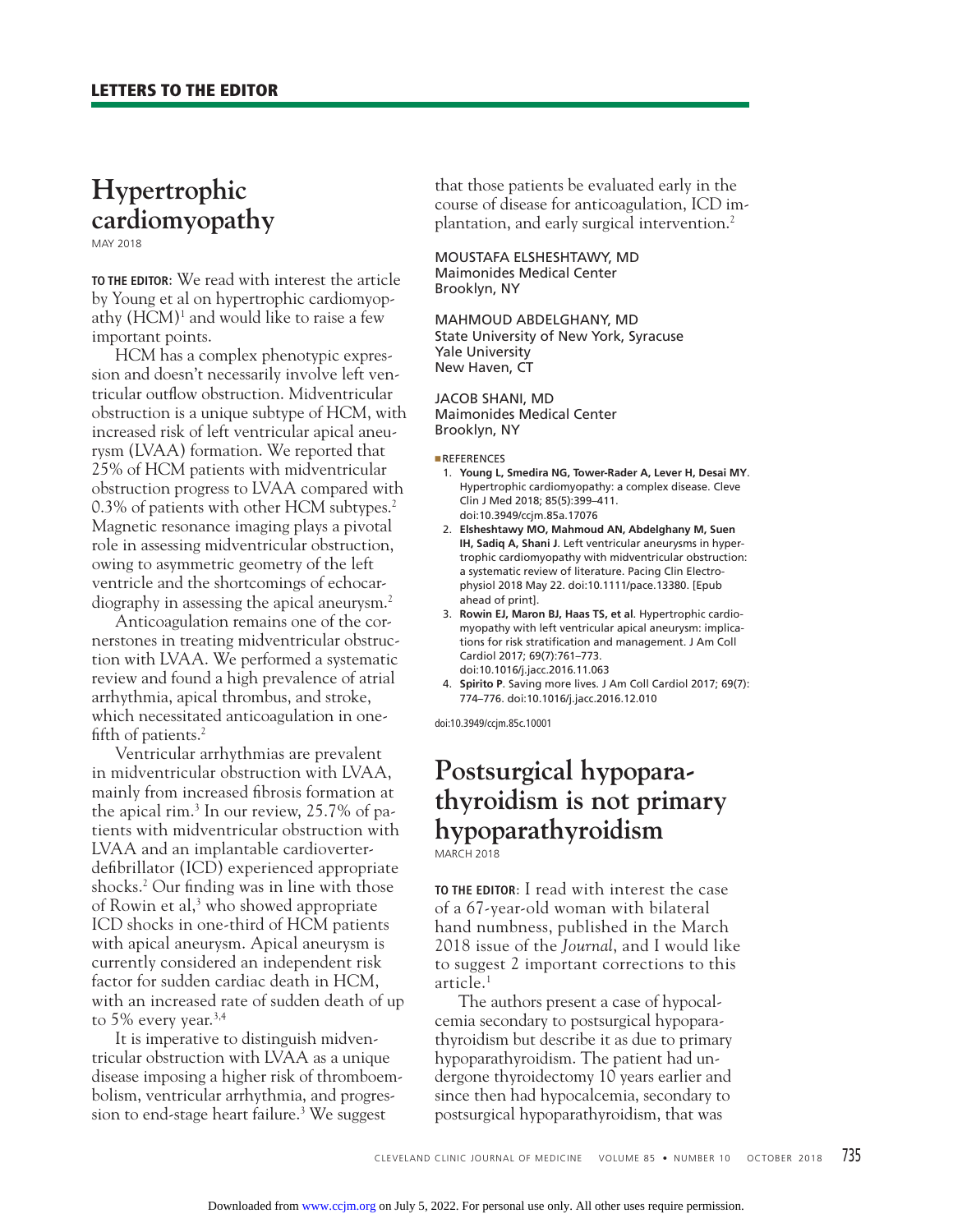treated with calcium and vitamin D, until she stopped taking these agents. Postsurgical hypothyroidism is the most common cause of acquired or secondary hypoparathyroidism and is *not* primary hypoparathyroidism. I strongly feel that this requires an update or correction to the article. This patient may have associated malabsorption, as the authors alluded to, as the cause of her "normal" serum parathyroid hormone level.

The patient also had hypomagnesemia, which the authors state could have been due to furosemide use and "uncontrolled" diabetes mellitus. Diabetes doesn't need to be uncontrolled to cause hypomagnesemia. Hypomagnesemia is common in patients with type 2 diabetes mellitus, with a prevalence of 14% to 48% in patients with diabetes compared with 2.5% to 15% in the general population.2 It is often multifactorial and may be secondary to one or more of the following factors: poor dietary intake, autonomic dysfunction, altered insulin resistance, glomerular hyperfiltration, osmotic diuresis (uncontrolled diabetes), recurrent metabolic acidosis, hypophosphatemia, hypokalemia, and therapy with drugs such as metformin and sulfonylureas.

Patients with type 2 diabetes and hypomagnesemia often enter a vicious cycle in which hypomagnesemia worsens insulin resistance and insulin resistance, by reducing the activity of renal magnesium channel transient receptor potential melastatin (TRPM) type 6, perpetuates hypomagnesemia.<sup>3</sup>

#### MALVINDER S. PARMAR, MB, MS, FRCPC, FACP, FASN Northern Ontario School of Medicine

East Timmins, ON, Canada

■REFERENCES

- 1. **Radwan SS, Hamo KN, Zayed AA**. A 67-year-old woman with bilateral hand numbness. Cleve Clin J Med 2018; 85(3):200–208. doi:10.3949/ccjm.85a.17026
- 2. **Pham PC, Pham PM, Pham SV, Miller JM, Pham PT**. Hypomagnesemia in patients with type 2 diabetes. Clin J Am Soc Nephrol 2007; 2(2):366–373. doi:10.2215/CJN.02960906
- 3. **Gommers LM, Hoenderop JG, Bindels RJ, de Baaij JH**. Hypomagnesemia in type 2 diabetes: a vicious circle? Diabetes 2016; 65(1):3–13 doi:10.2337/db15-1028

736 CLEVELAND CLINIC JOURNAL OF MEDICINE VOLUME 85 · NUMBER 10 OCTOBER 2018

doi:10.3949/ccjm.85c.10002

**IN REPLY**: We thank Dr. Parmar and appreciate his important comments.

Regarding the difference between primary and secondary hypoparathyroidism, the definition varies among investigators. Some define primary hypoparathyroidism as a condition characterized by primary absence or deficiency of parathyroid hormone (PTH), which results in hypocalcemia and which can be congenital or acquired, including postsurgical hypoparathyroidism. $1-4$  In principle, this is similar to the classification of disorders affecting other endocrine glands as primary and secondary. For example, primary hypothyroidism refers to a state of low thyroid hormones resulting from impairment or loss of function of the thyroid gland itself, such as in Hashimoto thyroiditis, radioactive iodine therapy, or thyroidectomy, among others.5 We adopted this definition in our article. In contrast, secondary hypoparathyroidism is characterized by low PTH secretion in response to certain conditions that cause hypercalcemia. *Non-PTH-mediated hypercalcemia* is a more common term used to describe this state of secondary hypoparathyroidism.

Other investigators restrict the term "primary hypoparathyroidism" to nonacquired (congenital or hereditary) etiologies, while applying the term "secondary hypoparathyroidism" to acquired etiologies.<sup>6</sup>

Concerning the association between diabetes mellitus and hypomagnesemia, we agree that diabetes does not need to be uncontrolled to cause hypomagnesemia. However, the patient described in our article presented with severe hypomagnesemia (serum level 0.6 mg/dL), which is not commonly associated with diabetes. Most cases of hypomagnesemia in patients with type 2 diabetes mellitus are mild and asymptomatic, whereas severe manifestations including seizures, cardiac arrhythmias, and acute tetany are rarely encountered in clinical practice.7 Furthermore, numerous studies have shown a negative correlation between serum magnesium level and glycemic control.7–11 A recent study reported that plasma triglyceride and glucose levels are the main determinants of the plasma magnesium concentration in patients with type 2 diabetes.<sup>12</sup>